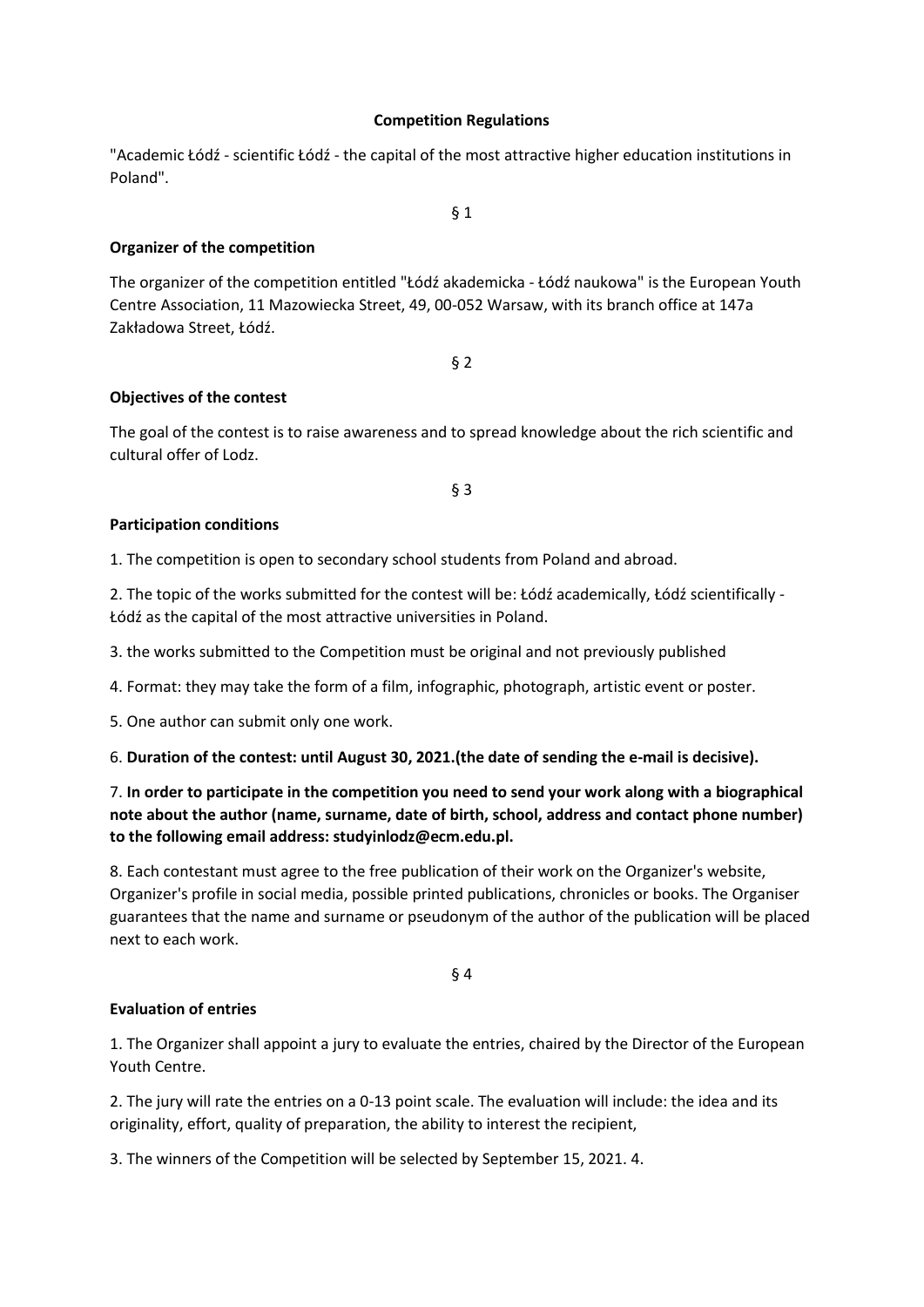4. The ten authors of the most interesting and highest rated works will receive material prizes and free participation in an educational-language project in Łódź organized by the European Youth Centre in the new school year 2022, as well as publication of their works on the website and social media of the European Youth Centre Association.

5. Winners will be notified by phone and e-mail.

§ 5

#### **Awards**

1. The Organizer has prepared prizes for the winners of the competition in each category. The authors of the 10 best works will receive material prizes and free participation in the Educational Project in Łódź

2. The organizer reserves the right to award more works or fund additional prizes.

§ 6

## **Announcement of the Competition Results 1.**

1. The results of the competition will be announced on the Organiser's website.

2.The works of all participants will be presented in an online gallery on the Organiser's website. The Organizer reserves the right to present the works in other ways (e.g. using social media).

3. Persons who have been awarded prizes will be notified by e-mail or telephone of the date of the prize-giving ceremony.

§ 7

## **Final provisions**

1. Organizer reserves the right to change the regulations in the event of changes in law or other significant events affecting the organization of the Contest. In this case, change of Regulations is realized by publishing a new version of Regulations on the organizer's website.

2. In the case of issues not covered by these Regulations, the Organiser has the right to make the final decisions.

## **Personal Data Protection**

1. The Administrator of the personal data is the Association EUROPEAN CENTRE FOR YOUTH, with its seat in Warsaw, 11 Mazowiecka Street, 49, 00-052 Warsaw, and its branch office at 147a Zakładowa Street, 92-402 ŁÓDŹ.

§ 8

2. Personal data shall be processed for the purpose of realization of the contest being the subject of these Regulations, and in particular: